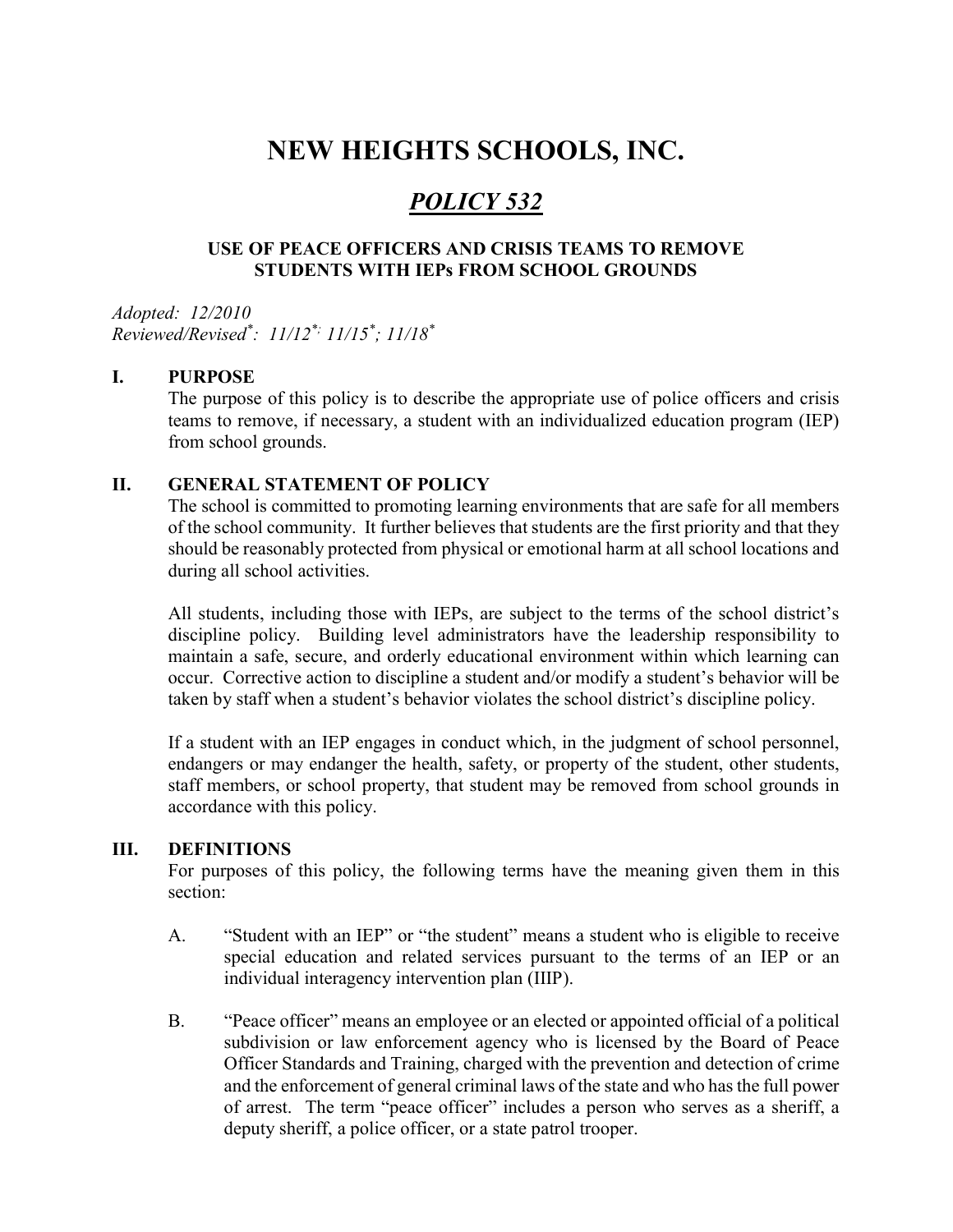- C. "Police liaison officer" is a peace officer who, pursuant to an agreement between the school district and a political subdivision or law enforcement agency, is assigned to a school building for all or a portion of the school day to provide law enforcement assistance and support to the building administration and to promote school safety, security, and positive relationships with students.
- D. "Crisis team" means a group of persons, which may include teachers and nonteaching school personnel, selected by the building administrator in the building who have received crisis intervention training and are responsible for becoming actively involved with resolving crises. The administrator or designee shall serve as the leader of the crisis team.
- E. The phrase "remove the student from school grounds" is the act of securing the person of a student with an IEP and escorting that student from the school building or school activity at which the student with an IEP is located.

 F. "Emergency" means a situation in which immediate intervention is necessary to protect a student or other individual from physical injury,

G. All other terms and phrases used in this policy shall be defined in accordance with applicable state and federal law or ordinary and customary usage.

#### IV. REMOVAL OF STUDENTS WITH IEPs FROM SCHOOL GROUNDS A. Removal By Crisis Team

If the behavior of a student with an IEP escalates to the point where the student's behavior endangers or may endanger the health, safety, or property of the student, other students, staff members, or school property, the school building's crisis team may be summoned. The crisis team may attempt to de-escalate the student's behavior by means including, but not limited to, those described in the student's IEP and/or behavior intervention plan. When such measures fail, or when the crisis team determines that the student's behavior continues to endanger or may endanger the health, safety, or property of the student, other students, staff members, or school property, the crisis team may remove the student from school grounds.

 If the student's behavior cannot be safely managed, school personnel may immediately request assistance from the police liaison officer or a peace officer.

#### B. Removal By A Police Officer

 If a student with an IEP engages in conduct which endangers or may endanger the health, safety, or property of the student, other students, staff members, or school property, the school building's crisis team, building administrator, or the building administrator's designee, may request that the police officer remove the student from school grounds.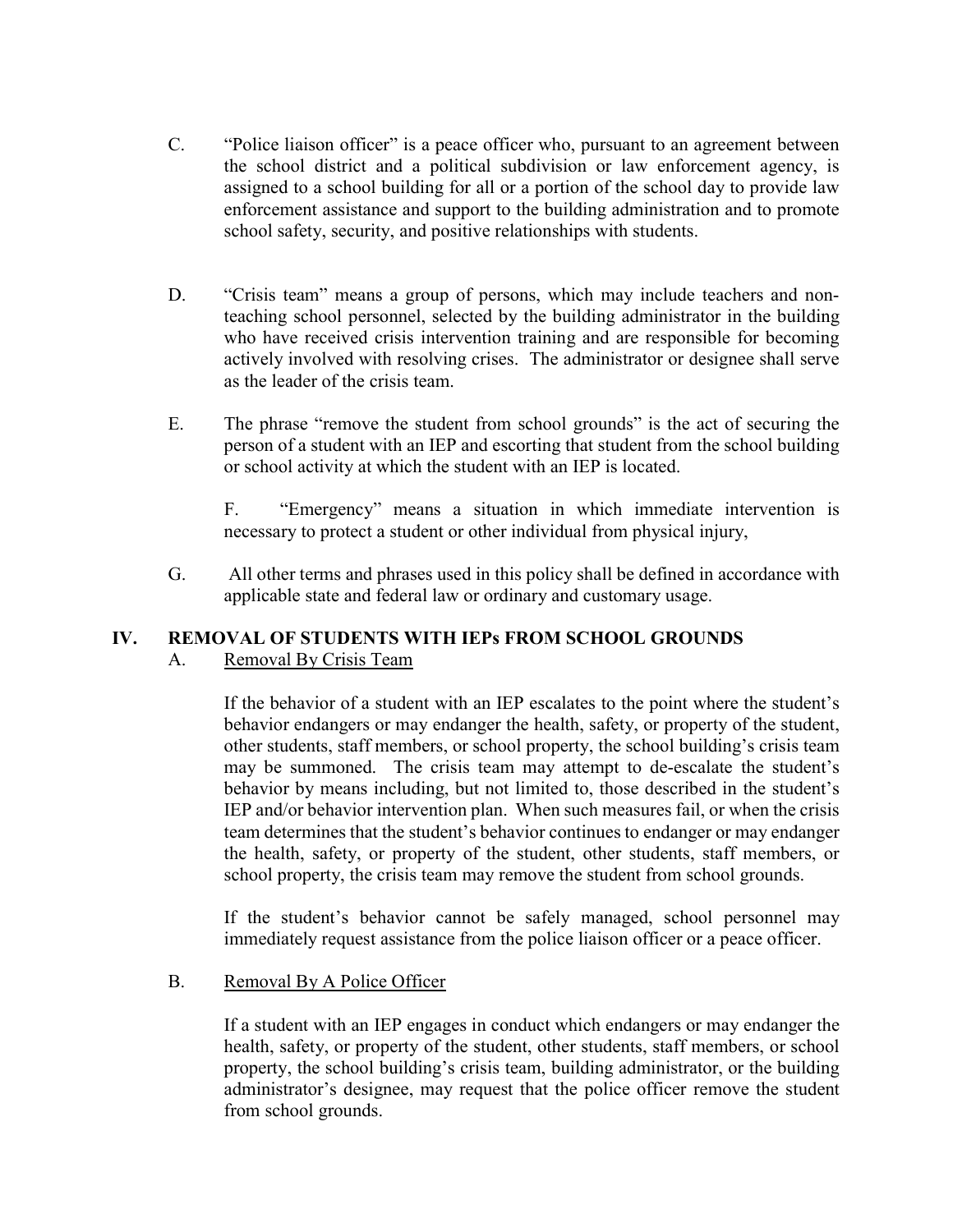If a student with an IEP is restrained or removed from a classroom, school building, or school grounds by a police officer at the request of a school administrator or school staff person during the school day twice in a 30-day period, the student's IEP team must meet to determine if the student's IEP is adequate or if additional evaluation is needed.

 Whether or not a student with an IEP engages in conduct which endangers or may endanger the health, safety, or property of the student, other students, staff members, or school property, school personnel may report a crime committed by a student with an IEP to appropriate authorities. If the school reports a crime committed by a student with an IEP, school personnel shall transmit copies of the special education and disciplinary records of the student for consideration by appropriate authorities to whom it reports the crime, to the extent that the transmission is permitted by the Family Education Rights and Privacy Act (FERPA), the Minnesota Government Data Practices Act, and school district's policy, Protection and Privacy of Pupil Records.

 The fact that a student with an IEP is covered by special education law does not prevent state law enforcement and judicial authorities from exercising their responsibilities with regard to the application of federal and state law to crimes committed by a student with an IEP.

#### C. Reasonable Force Permitted

In removing a student with an IEP from school grounds, a building administrator, other crisis team members, or the police officer or other agents of the school district, whether or not members of a crisis team, may use reasonable force when it is necessary under the circumstances to correct or restrain a student or prevent bodily harm or death to another.

In removing a student with an IEP from school grounds, police officers and school district personnel are further prohibited from engaging in the following conduct:

- 1. Corporal punishment prohibited by Minn. Stat. § 121A.58;
- 2. Requiring a child to assume and maintain a specified physical position, activity, or posture that induces physical pain;
- 3. Totally or partially restricting a child's senses as punishment;
- 4. Denying or restricting the student's access to equipment and devices such as walkers, wheel chairs, hearing aids and communication boards that facilitate the child's functioning except when temporarily removing the equipment or device is needed to prevent injury to the child or others or serious damage to the equipment or devices, in which case the equipment or device shall be returned to the child as soon as possible;